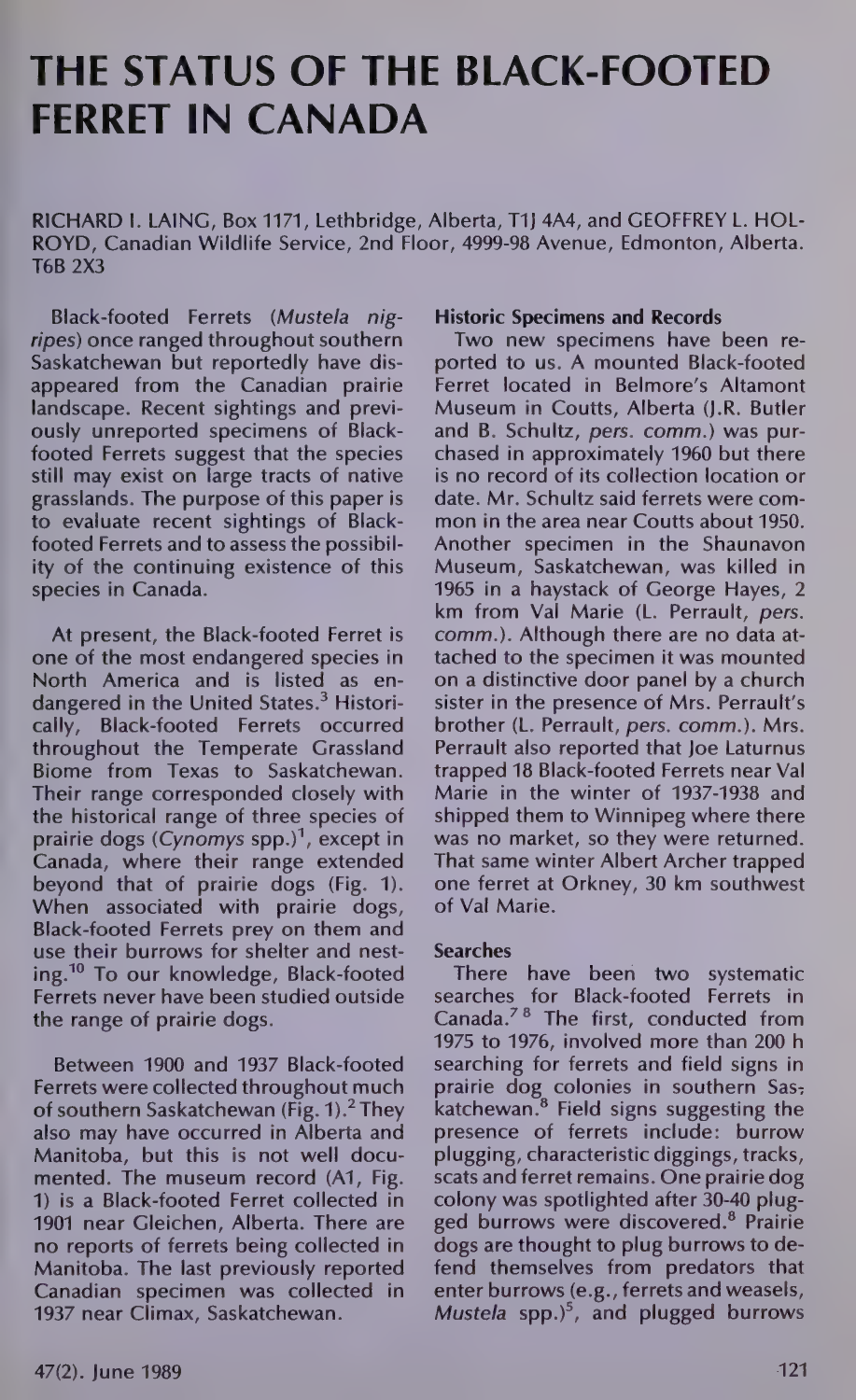

Figure 1. Distribution of Black-footed Ferret and Black-tailed Prairie Dog in Canada.

were the only possible field signs of ferrets observed.® The second search was made in 1985 by R. Laing in prairie dog colonies and adjacent lands in southern Saskatchewan. The search was concentrated in evening hours with a spotlight. Four of 14 colonies were surveyed, but only two colonies were searched for more than three evenings. Conclusive evidence of Black-footed Ferrets in Saskatchewan was not found, but neither search was conducted in the winter, the most effective time to locate ferret signs.<sup>78</sup> Furthermore, searches were concentrated in only a small portion of the historical range of Black-footed Ferrets in Canada.

## Collections and Sightings

We contacted 10 public institutions to obtain recently recorded sightings of Black-footed Ferrets. Since 1967, 16 putative sightings (nine in Alberta, six in Saskatchewan and one in Manitoba) were

reported to a variety of agencies (Table 1). We communicated with all but two of the original observers and visited all but two of the sites.

In 1972, a carcass was found in southern Alberta (sighting  $5$ ).<sup>9</sup> Although the specimen was not collected, the description suggested that it was a Black-footed Ferret. Within the group of sightings we report, the time length varies from a few seconds (sightings 1, 3, 6, 10 & 14) to several minutes. On three occasions the observation period was from 5-30 min-utes (sightings 2,4 & 12). Allobservations were of individual animals except sighting number 2, in which K. Broderick observed four or five young Black-footed Ferrets near Consul, Saskatchewan, for approximately 30 minutes. He returned 2-3 months later with another person and again observed the ferret group. This is our only sight record of a litter.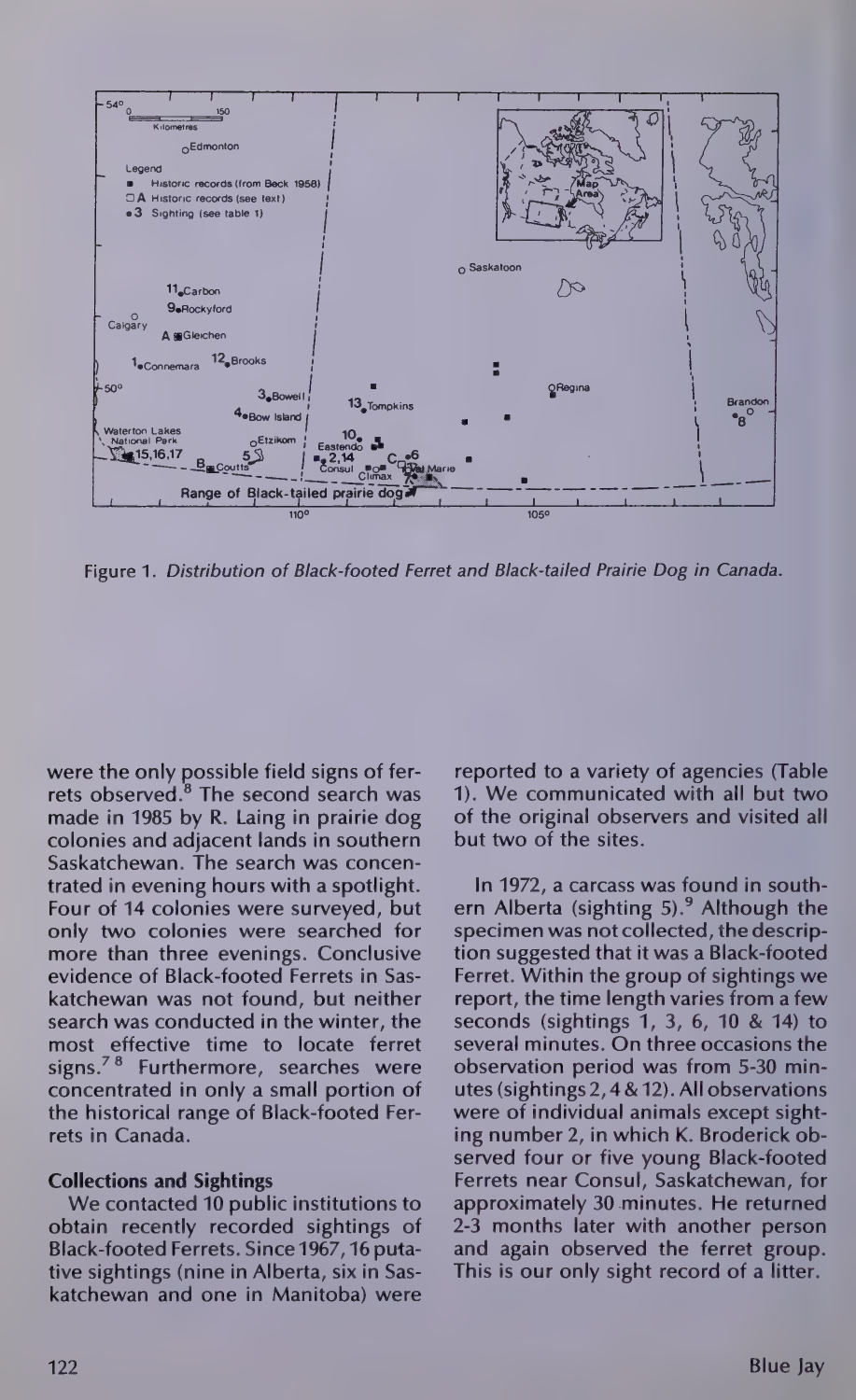Two observations were by individuals familiar with other species of ferrets. Sighting 12 was reported by an Austrian researcher who is familiar with Siberian Ferret (Mustela eversmanni), a species nearly identical to the Black-footed Ferret. This observation was for 5-10 minutes at a distance of 10 to 15 m, using 10x40 binoculars. L. Murray (sighting 13) believes the animal he saw was a Blackfooted Ferret, based on recognized body features similar to those of a domestic ferret he once owned.

We found the characteristic trenched diggings of ferrets at the locations of sightings 8, 11 and 12. We noted a high density of Richardson's Ground Squirrels near the areas where sightings 8, 10, 11 & 12 were recorded, and Columbian Ground Squirrels at sites 15, 16 & 17. We propose that the density of ground squirrels at these sites could sustain a population of Black-footed Ferrets.

### **Discussion**

All of the sight records in Table 1 suggest that the observers saw a ferretlike animal. Black-footed Ferrets have been confused with Long-tailed Weasels, European ferrets and domestic ferrets. If a face mask or black feet and legs are observed (as in sightings 2, 3, 4,5, 8, 11, 12, 13, 15, 16 & 17), then a Long-tailed Weasel is excluded. If a black-tipped tail is observed (as in sightings 5, 10, 12 & 15), both European and domestic ferrets are excluded. The strongest indication of the presence of Black-footed Ferrets in southwestern Canada is the relatively recent find by Pinel (1973).

Sightings 2, 4, 15 & 17 are compelling because the observers reported seeing dark masks and dark legs, and record 2 suggests breeding of Black-footed Ferrets beyond prairie dog colonies. .This supports our view that Black-footed Ferrets in Canada were representatives of a breeding population and not merely dispersing individuals from populations in the United States.

A close association between Blackfooted Ferrets and Black-tailed or Whitetailed Prairie Dogs has been well documented by researchers in the United States. Only Black-tailed Prairie Dogs occur in Canada, in a small area in southern Saskatchewan. According to the historical range of the Black-footed Ferret based on museum records, it is apparent that Black-footed Ferrets lived in Canada in the absence of prairie dogs. Given our knowledge of the close dependence of Black-footed Ferrets on prairie dogs, it seems probable they also could have adapted to other species of ground squirrels.

Only one of the 17 Black-footed Ferret reports listed in Table 1 was near a prairie dog colony. Eight sightings were in areas where Richardson's Ground Squirrels were common. Most sightings were in mixed-grass prairie, the least disturbed portion of the Canadian prairie. Of the mixed-grass prairie vegetation type, it is estimated that 32 to 41 percent is still relatively undisturbed.<sup>4 11</sup>

# Conclusion

We believe Black-footed Ferrets still exist in Canada in areas well beyond the range of Black-tailed Prairie Dogs. Their former range in Saskatchewan was extensive.2 Although many areas have been cultivated since the 1930s, large areas of native grasslands still remain and could provide suitable habitat for Black-footed Ferrets, particularly where there are high densities of ground squirrels.

### Acknowledgements

We thank those people who provided us with Black-footed Ferret sightings and those who forwarded sighting records to us, namely: R. Ashton, K. Bauer, K. Broderick, J.R. Butler, F.G. Cooch, D. Goble, F. Goble, M. Killaby, D. Muir, L. Murray, E. Nadeau, A. Orsen, L. Pennault, R.H. Russell, R. Sainsbury, B.H. Schulz, F. Spitzenburger, J. Stelfox, N. Tripp, S. van Zyll de Jong, D. Westland, P. Wiebe, M. Wilson and the Calgary Field Naturalists. S. Popowich drafted Figure 1, and M.B. Fenton, H.W. Reynolds and J.P. Goossen provided critical comments on earlier drafts.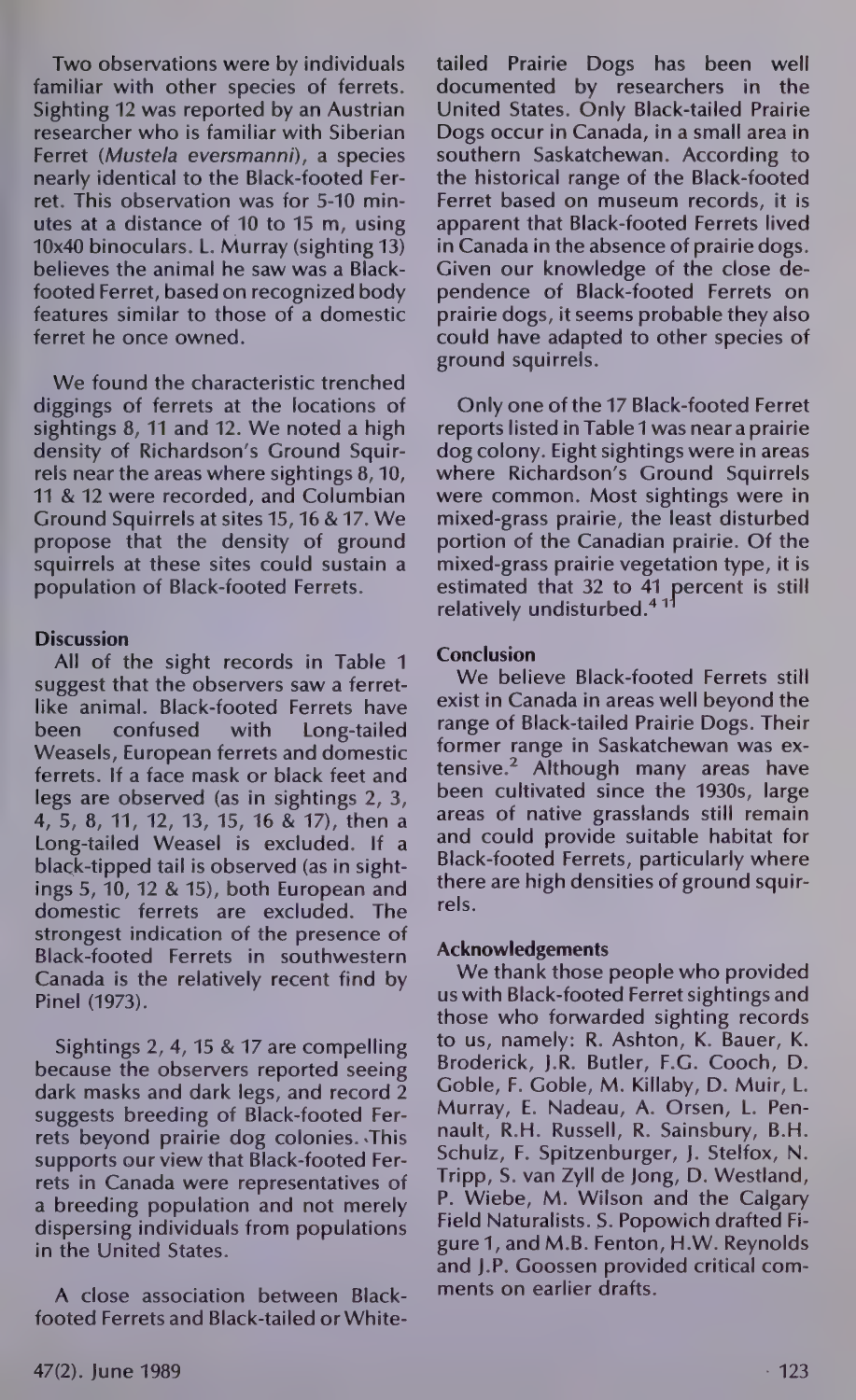- ANDERSON. E., S.C. FORREST, T.W. CLARK and L. RICHARDSON. 1986. Paleobiology, biogeography, and systematics of the blackfooted ferret. Great Bas. Nat. Memoirs No. 8., pp. 11-62.
- ?BECK, W.H. 1958. A guide to Saskatchewan's mammals. Spec. Pub. No. 1, Sask. Nat. Hist. Soc., pp. 19-20.
- <sup>3</sup> CARR, Archie III. 1986. The black-footed ferret. Great Bas. Nat. Memoirs No 8., pp. 1-7.
- \* COUPLAND, R.T. 1987. Endangered prairie habitats: The mixed grass prairie. Pages 35- 42 in HOLROYD, G.L. et al. (editors). Proceedings of the workshop on endangered species in the prairie provinces. Prov. Mus. of Alberta, Occasional Paper No. 9. 367 pp.
- <sup>5</sup> HILLMAN, C.N. 1968. Life history and ecology of the black-footed ferret in the wild. Unpub. manuscript thesis. South Dakota State University, Brookings, South Dakota. 28 pp.
- ®LAING, R. 1986. The feasibility of reintroducing the black-footed ferret to the

Canadian prairie. Unpub. masters degree project. University of Calgary, Calgary, Alberta. 134 pp.

- $\frac{7}{2}$  1987. The black-tailed prairie dog in Saskatchewan. Blue Jay 45:177-180.
- 8 MILLSON, R. 1976. The black-footed ferret in the proposed Grasslands National Park. Unpub. masters degree project. University of Calgary, Calgary, Alberta. 107 pp.
- 9 PINEL, H.W. 1973. A recent black-footed ferret record for southern Alberta. Blue Jay 31:9-10.
- <sup>10</sup> SHEETS, R.G. 1970. Ecology of the blackfooted ferret and the black-tailed prairie dog. Unpub. manuscript thesis. South Dakota State University, Brookings, South Dakota. 44 pp.
- <sup>11</sup> WALLIS, C. 1987. Critical, threatened and endangered habitats in Alberta. Pages 49-63 in HOLROYD, G.L. et al. (editors). Proceedings of the workshop on endangered species in the prairie provinces. Prov. Mus. of Alberta, Occasional Paper No. 9. 367 pp.

#### Table 1. RECENT BLACK-FOOTED FERRET SIGHTINGS

| No. | Date  | Location                                           | <b>Observers</b> | <b>Description</b>                                                                                                                      |
|-----|-------|----------------------------------------------------|------------------|-----------------------------------------------------------------------------------------------------------------------------------------|
| 1)  | 1967  | Connemara,<br><b>Alberta</b><br>1.5 km north       | M. Skirrow       | No Description, the animal<br>was clearly observed as it ran<br>across the highway, observed<br>at 4:30 p.m.                            |
| 2)  | 1968  | Consul,<br>Saskatchewan<br>1 km east               | K. Broderick     | Litter of four or five<br>Black-footed Ferrets, saw a<br>black face mask, observed<br>twice, once by two observers                      |
| 3)  | 08/69 | Bowell,<br><b>Alberta</b>                          | N. Tripp         | Golden brown, weasel size,<br>dark mask                                                                                                 |
| 4)  | 10/69 | Bow Island,<br><b>Alberta</b>                      | P. Wiebe         | Oversized weasel, light body<br>colour, dark mask and legs.                                                                             |
| 5)  | 09/72 | Etzikom,<br>Alberta<br>West end of<br>Pakowki Lake | - H. Pinel       | Found a dead, decayed<br>Black-footed Ferret, stubby<br>muzzle, long body, black-<br>tipped tail, black feet and<br>mask, not collected |
| 6)  | 08/75 | Val Marie,<br>Saskatchewan<br>20 km north          | E. Nadeau        | No description, ran across<br>Highway $#4$                                                                                              |